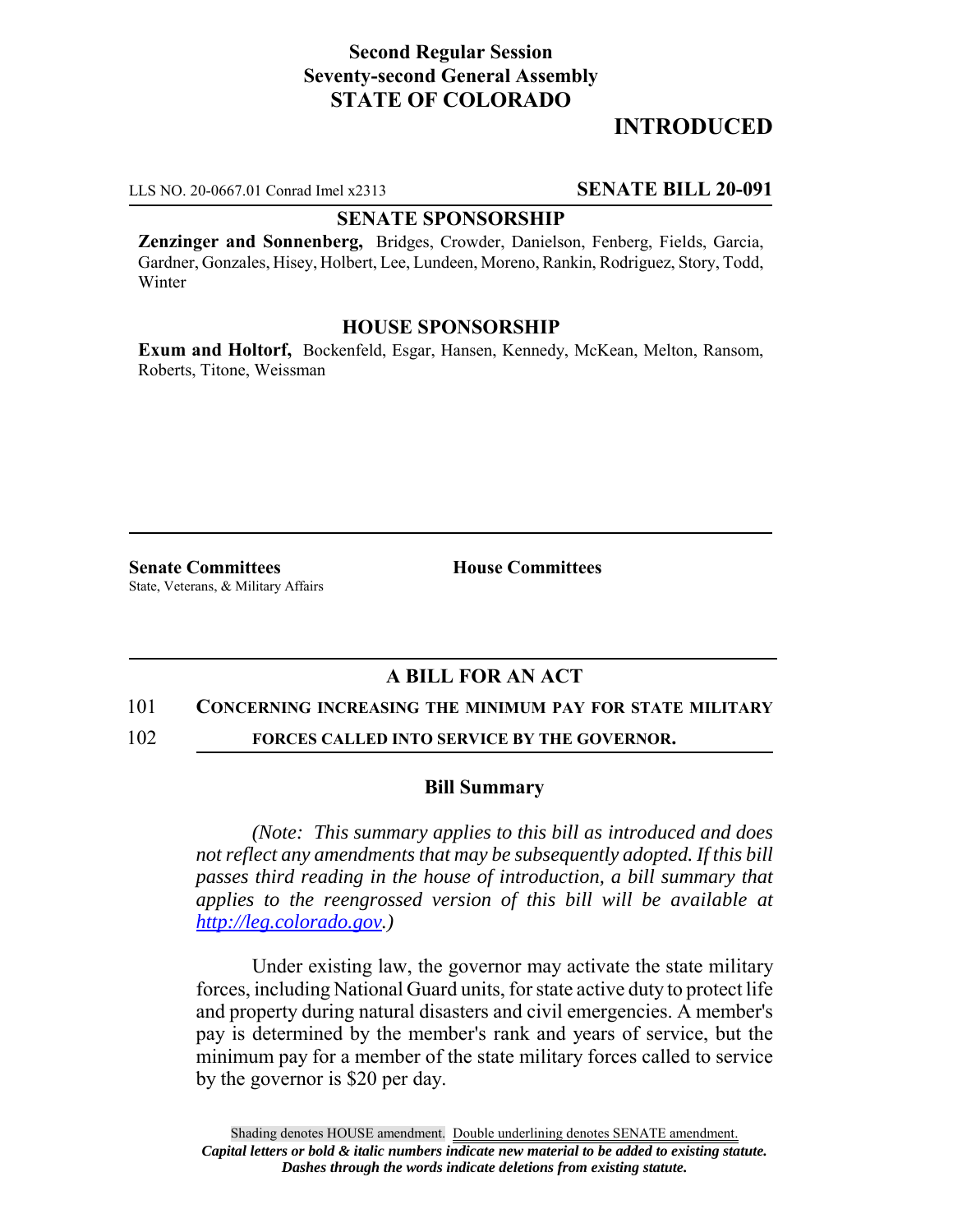The bill sets the minimum pay for a member of the state military forces engaged in any service ordered by the governor as the rate paid to an enlisted person holding the rank of E-4 with over 6 years of service.

*Be it enacted by the General Assembly of the State of Colorado:*

 **SECTION 1.** In Colorado Revised Statutes, **amend** 28-3-904 as follows:

 **28-3-904. Pay and allowances.** Every member of the military 5 forces not salaried as such shall MUST receive from the state, while engaged in any service ordered by the governor, pay and allowances at the rate paid or allowed by law to members of similar rank and length of service in the regular Army or regular Air Force of the United States, as 9 the case may be, but  $\pi\sigma$  EACH such member shall receive less than twenty 10 dollars per day MUST RECEIVE AT LEAST THE PAY AND ALLOWANCES PROVIDED TO AN ENLISTED PERSON IN THE MILITARY FORCES HOLDING THE RANK OF E-4 WITH OVER SIX YEARS OF SERVICE. Subject to available appropriations, after a member of the military forces has been engaged in service pursuant to this section for a period of more than thirty 15 consecutive days, the member shall be IS eligible to enroll in any benefit plan created for employees of the state, including but not limited to state 17 employee group benefits pursuant to part 6 of article 50 of title 24 C.R.S., and the public employees' retirement association created pursuant to 19 article 51 of title 24.  $C.R.S.$ 

 **SECTION 2. Act subject to petition - effective date.** This act takes effect at 12:01 a.m. on the day following the expiration of the ninety-day period after final adjournment of the general assembly (August 5, 2020, if adjournment sine die is on May 6, 2020); except that, if a referendum petition is filed pursuant to section 1 (3) of article V of the